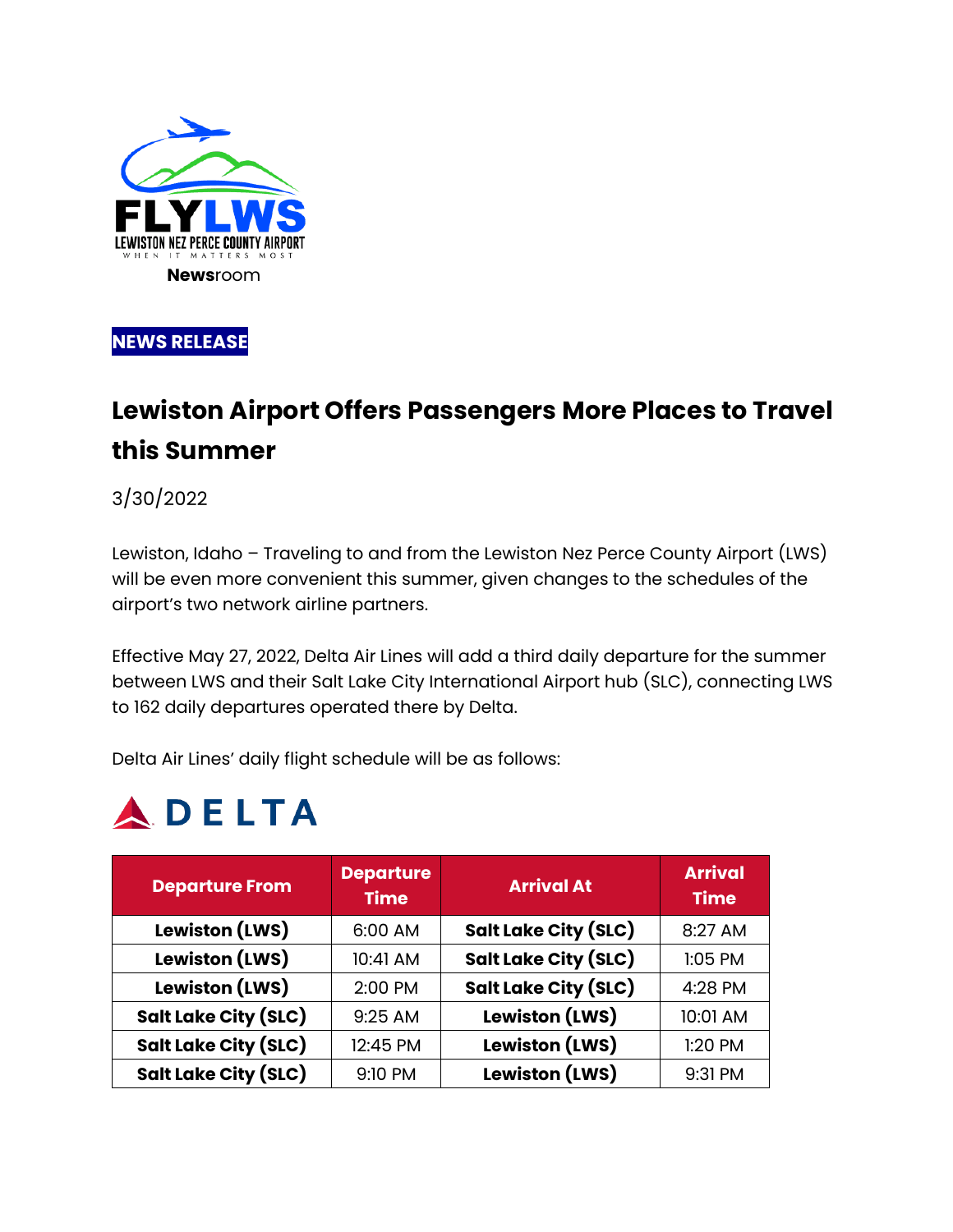Effective June 3, 2022, United Airlines will change their daily 5:15 AM departure between LWS and Denver International Airport (DEN) to instead leave at 1:09 PM, connecting LWS to 137 United departures at the hub – an increase in connections of 10% versus the previous schedule.



| <b>Departure From</b> | <b>Departure</b><br><b>Time</b> | <b>Arrival At</b>     | <b>Arrival</b><br><b>Time</b> |
|-----------------------|---------------------------------|-----------------------|-------------------------------|
| Lewiston (LWS)        | $1:09$ PM                       | Denver (DEN)          | 4:35 PM                       |
| Denver (DEN)          | 11:03 AM                        | <b>Lewiston (LWS)</b> | 12:34 PM                      |

With these changes, 400 seats daily in and out of LWS will be available.

"We could not be prouder or more thankful to our airline partners for showing confidence in our region at a time of an airline pilot shortage," said Gary Peters, Chairman of the Lewiston Nez Perce County Airport Authority Board of Directors. "The enhanced schedules dovetail with the 2022 launch of American Cruise Lines river cruises from the Port of Clarkston, WA this April. In a new arrangement between Visit Lewis Clark Valley and American Cruise Lines, LWS schedules are being offered to cruise passengers on a preferential basis," said Peters.

Charles B. Robertson, President and CEO of American Cruise Lines said, "The Lewis-Clark Valley has fantastic tourism appeal. Our guests love visiting, and as the eastern terminus for our river cruises, it is an essential port of call. The latest announcements from Delta and United Airlines will help all hospitality and tourism companies continue to grow."

Additionally, LWS is offering free shuttle transportation to and from Washington State University and the University of Idaho to the airport multiple times daily.

### **About the Lewiston Nez Perce County Airport**

LWS is a public-use airport two miles south of Lewiston, Idaho. The airport is jointly owned by the City of Lewiston and Nez Perce County. The airport prides itself on dependability. "Fly LWS when it matters the most".